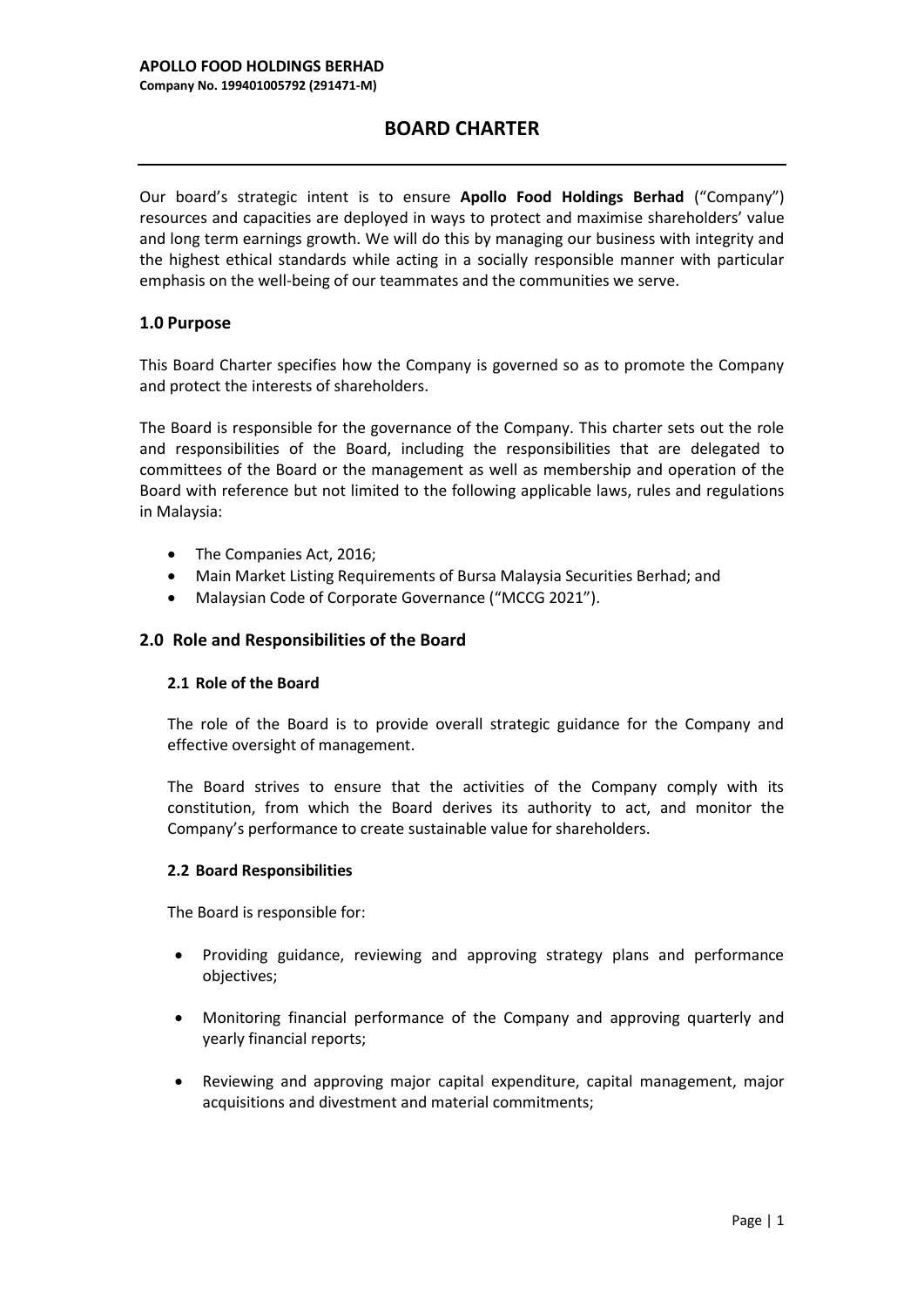**Company No. 199401005792 (291471-M)**

- Establish committees and policies as to facilitate more effective discharge of the Board's roles and responsibilities;
- Ensure through the Board committees as appropriate, compliance obligations and functions are effectively discharged;
- Ensure compliance with applicable laws and regulations relevant to the Group's operations;
- Review and approval of recommendations made by the various committees;
- Review and approve the major changes to the corporate organization structure and delegation of authority to the Management;
- Overseeing and reviewing systems of internal control/compliance and management information system (established based on internationally recognized), risk management framework, risk management and control and legal compliance of the Company, ensuring they are operating adequately and effectively;
- Appointment and if appropriate, removal of directors, company secretary and senior management;
- Approving succession plans, including appointing and training for directors and senior management;
- Approving remuneration policies of directors and senior management;
- Review and approval the ethical standards through code of conduct, anti-bribery and corruption policy and procedures and whistle blowing policy which will be applicable throughout the Group and ensure the compliance of the code of conduct, anti-bribery and corruption policy and procedures and whistle blowing policy;
- Review the appointment, re-appointment, resignation and termination of external auditor and to recommend the same to the shareholders for approval;
- Ensuring effective communication and reporting to shareholders to ensure they are informed of the performance and major developments of the Company.

#### **2.3 Matters Reserved for the Board**

The following are matters reserved for the Board's decision and may be varied from time to time:

- Approval of corporate plans and programmes;
- Approval of adoption of accounting policies;
- Approval of major investments in properties, plant and equipment;
- Review for internal audit plans and major changes therefrom;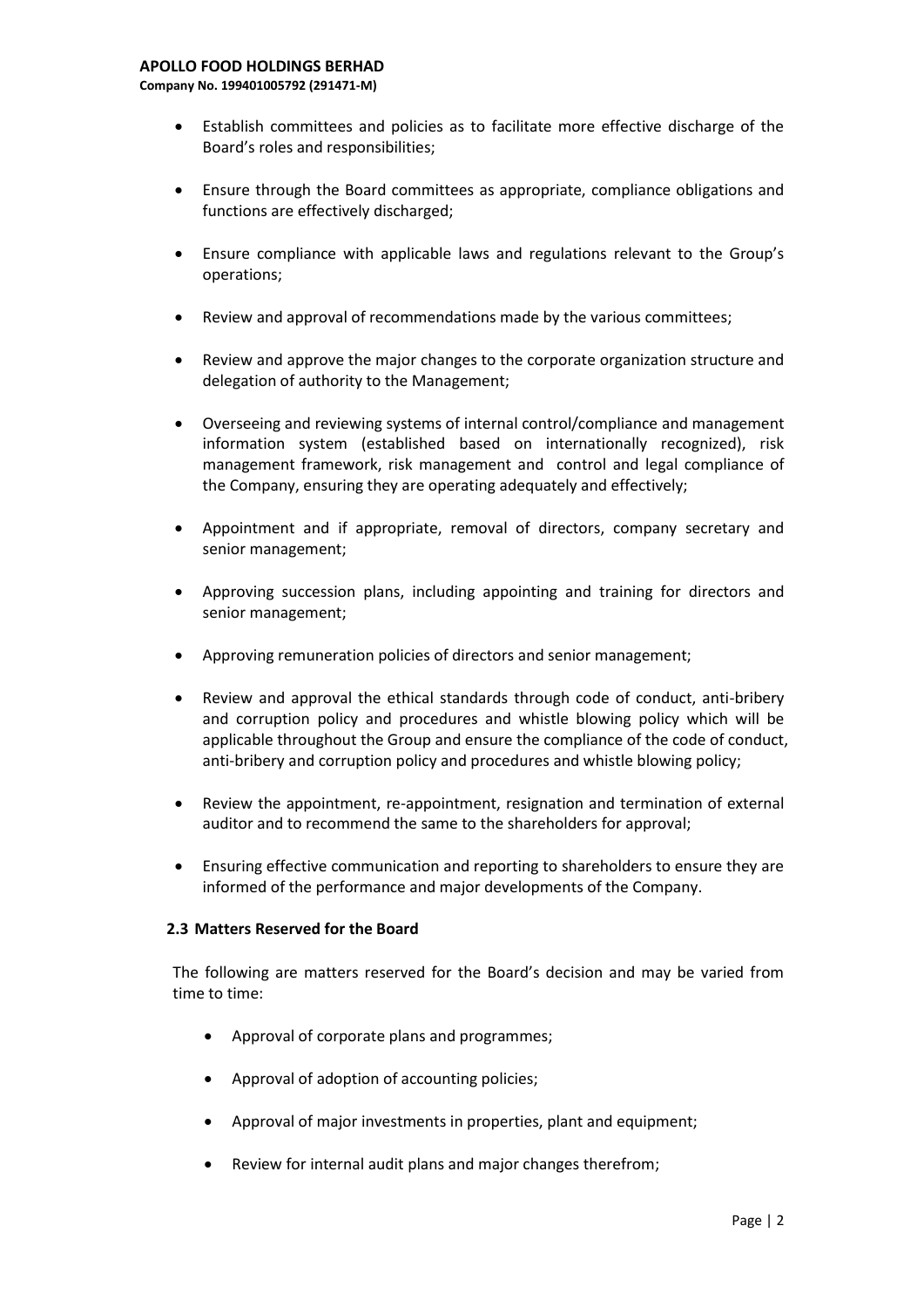#### **APOLLO FOOD HOLDINGS BERHAD**

**Company No. 199401005792 (291471-M)**

- Review of external audit plans;
- Approve changes in the major activities of the Company;
- Approve annual financial results of the Company and release therefore;
- Review and approve any major business decision and recommend the same to shareholders for approval;
- Approval of interim dividend and recommend final dividend;
- Approval of entering into of any indemnities or guarantees by the Company.

#### **3.0 Role of Chairman and Managing Director**

The positions of the Chairman and Managing Directors are held by different individuals in order to promote accountability of board's discussion and decision making. The Chairman represents the Board to the shareholders and to act as facilitator at the meetings of the Board and ensure that no board member dominates the discussion, and that appropriate discussion takes place and that relevant opinion among Board members are forthcoming.

The Chairman is responsible for:

- Providing leadership for the board so that the board can perform its responsibilities effectively and in the oversight of the Management and ensure its effectiveness of all aspects of its roles;
- Setting the board agenda and ensuring that board members receive complete and accurate information in a timely manner to facilitate decision-making on a timely basis;
- Leading board meetings and discussions;
- Encouraging active participation and allowing dissenting views to be freely expressed;
- Managing the interface between board members as well as board and management;
- Leading the board in establishing and monitoring good corporate governance practices in the Company and providing governance in matters requiring corporate justice and integrity:
- Ensure stakeholders' views are communicated effectively to the board as a whole; and
- Maintain effective professional relationship with external parties, investing public, regulatory bodies and trade associations.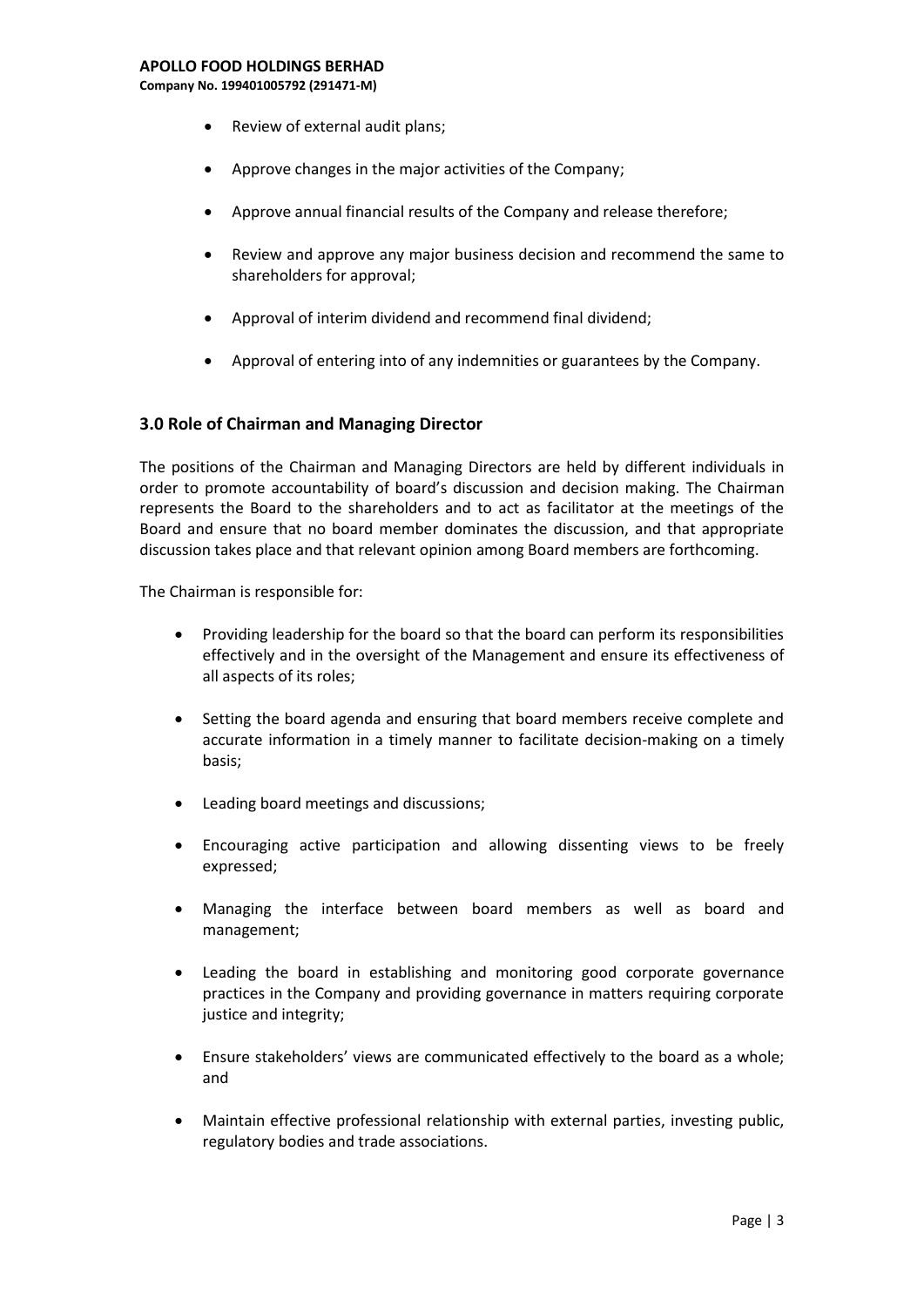The Company Managing Director is accountable to the Board for the accomplishment of the corporate objectives and the management authorities' observance. The Managing Director shall be head of the Company's management and shall be responsible to the Board in that manner.

The Company Managing Director is responsible for:

- Developing corporate strategies for the Company for the Board's approval and implementing such corporate strategies for the Company so approved;
- Providing leadership to achieve the vision, management philosophy and business strategies;
- Safeguard the Company's assets;
- Ensure applicable laws and regulations are compliance;
- Ensure the effectiveness of internal and external reporting;
- Assess business opportunities which can highly benefit the Company and recommend the potential business opportunities for consideration of the Board;
- Ensure the internal control system is adequacy and effectiveness; and
- Execute and implement sustainability management policy and process throughout the Company.

## **4.0 Role of the Company Secretary**

The Board shall appoint a suitably qualified Company Secretary to advise the board and its committees on administrative and governance matters.

The appointment and removal of the Company Secretary shall be subject to the Board's approval.

All directors have the right of access to the advices and services of the Company Secretary at all time.

The role and responsibilities of the Company Secretary include:

- Manage, attend, and record minutes of all board and committee meetings. Communicate with management the decisions of the Board and Board Committees for their action and follow-up on proposals at the Board and Board Committee meetings;
- Prepare meeting agendas and facilitate board communications as well as to coordinate the completion and circulation of the Board and Board Committees papers on timely manner;
- Advise the board on its roles and responsibilities;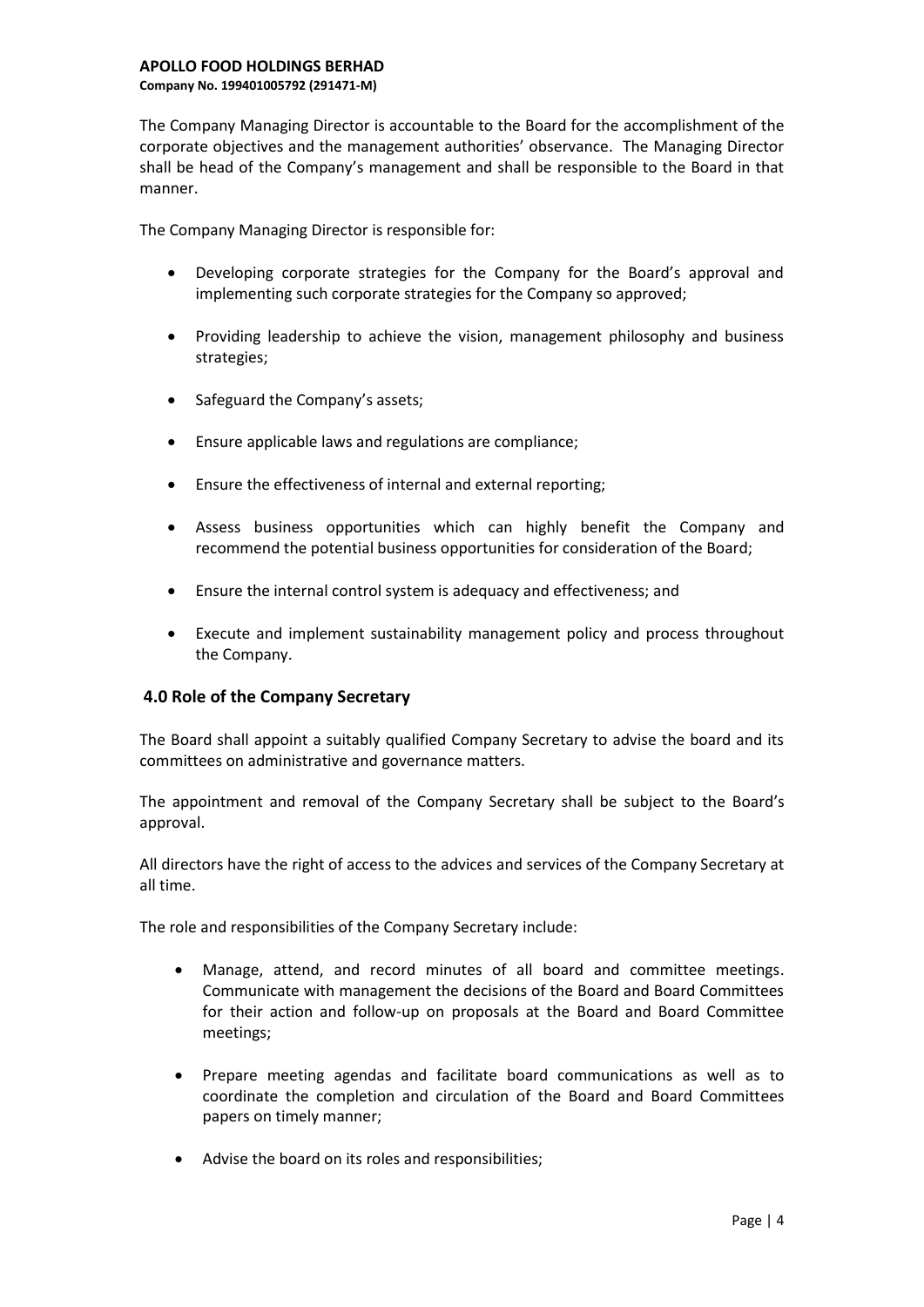#### **APOLLO FOOD HOLDINGS BERHAD**

**Company No. 199401005792 (291471-M)**

- Monitor the policy and procedures of the Board and Board Committees;
- Advise the board on corporate disclosures and compliance with company and securities regulation and listing requirements;
- Manage processes pertaining to the annual shareholder meeting;
- Monitor corporate governance developments and assist the board in applying governance practices;
- Facilitate training and development of directors and new directors' induction programme; and
- Serve as a focal point for stakeholders' communication and engagement on Corporate Governance issues.

#### **5.0 Delegation of Authority**

#### **5.1 Delegation to Committees**

The Board may delegate responsibility to committees to review certain issues and make recommendations to the Board.

The present committees established by the Board are:

- (i) Audit Committee;
- (ii) Nomination Committee; and
- (iii) Remuneration Committee

The Board may establish other committees from time to time to consider other issues if necessary.

Committees will maintain minutes of their meetings and are entitled to obtain professional advice in order to effectively carry out their proper functions. The chairperson of each committee will report to the Board on the issues discussed during the meeting.

#### **5.2 Delegation to Managing Director and Management**

The Board has delegated to the Managing Director with the assistance of its management the authority to manage day to day affairs of the Company and the authority to control affairs of the Company in relation to all matters other than those responsibilities reserved to itself in this charter. The Managing Director and management have the authority to further delegate its duties.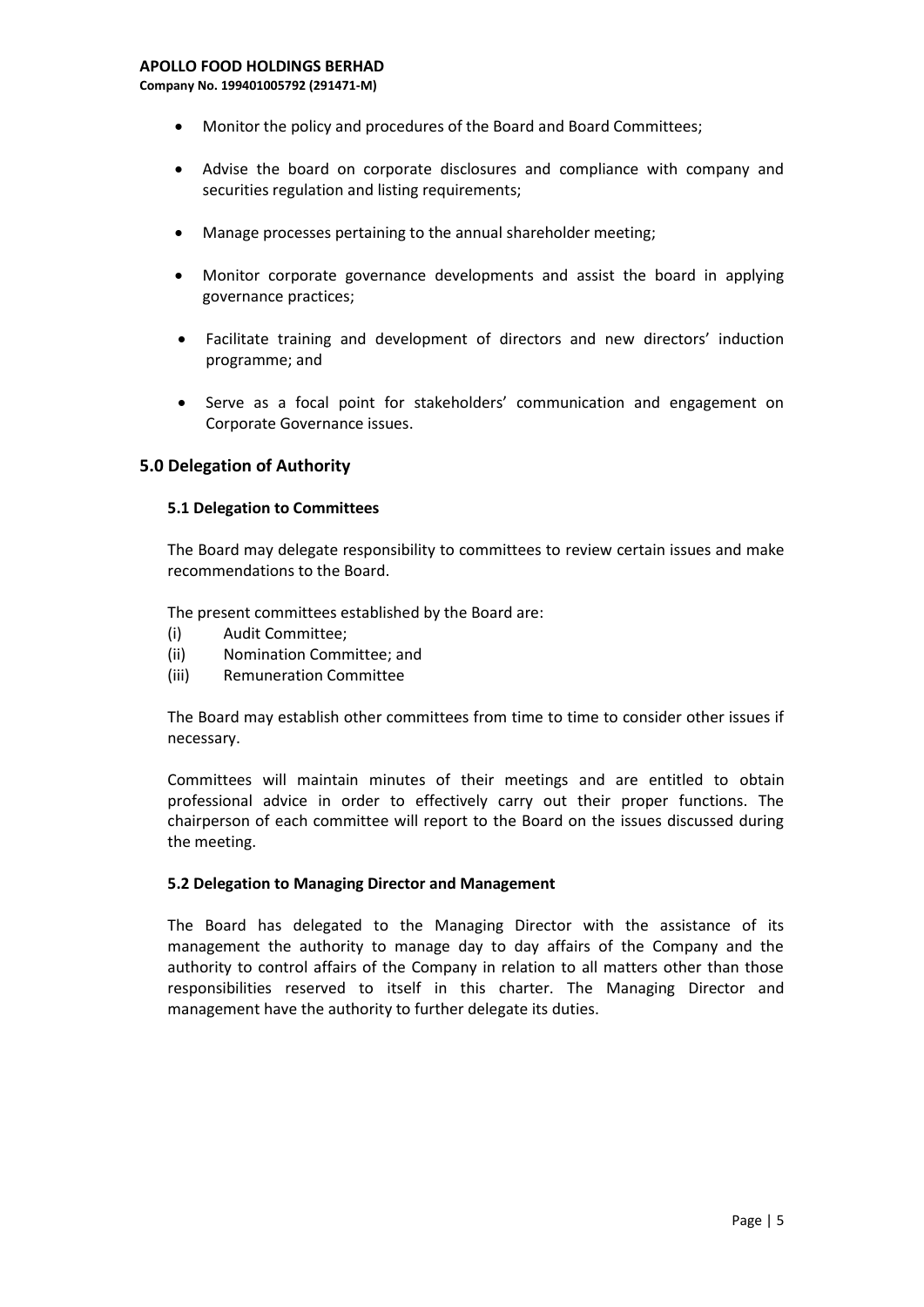### **6.0 Membership of the Board**

#### **6.1 Composition**

The Board of Directors will consist of a minimum of 2 and a maximum of 11 members, in accordance with the Constitution. The Board will ensure that at least one-third of the directors are independent, thereby bringing objective and independent judgment to facilitate a balanced leadership in the Company as well as to safeguard the interest of the shareholders in ensuring the highest standard of conduct and integrity are maintained.

The Company will seek to have directors with an appropriate range of skills, experience and expertise to deal with the operations and business of the Company. Directors are free from any interest and any business which could materially interfere with the director's ability to act in the best interests of the Company.

### **6.2 Appointment and Re-election**

The Company has in place formal and transparent procedures for the appointment of new directors. These procedures ensure that all nominees to the Board, are first considered by the Nomination Committee ("NC") taking into account the required mix of skills and experience and other qualities, before making recommendation to the Board. The Board, through the NC, reviews annually its required mix of skills and experience including the core competencies of all the Directors to ensure the effectiveness of the Board as a whole and the Committees of the Board.

Board Evaluation is conducted annually to evaluate the performance of the Board as a whole, the Board Committees and individual directors (including Head of Accounts). The process comprises assessment of the Board and directors' skills, experience, and independence. All directors shall provide peer review on the performance of each director and submit to the Company Secretary for collation and submission to NC for review.

The Board is assessed on its effectiveness as a whole while the board committees are assessed on the accountability as set out in the committees' terms of reference. For Assessment of individual directors, the focuses are on Directors' contribution and expectations.

Any director appointed during the year is required under the Company's Constitution, to retire and seek re-election by shareholders at the following Annual General Meeting ("AGM") immediately after their appointment. The Articles also require that one-third of the Directors including the Managing Director to retire by rotation and seek re-election at each AGM and that each Director shall offer themselves for re-election at least once in every three years.

Pursuant to Section 205(6) of the Companies Act, 2016, the Company may appoint any qualified person to fill in vacancy of directors at the annual general meeting at which a director so retires. If there is no any appointment was made to fill in the vacancy, the retiring director shall, if he offers himself for re-election, be deemed to have been reelected.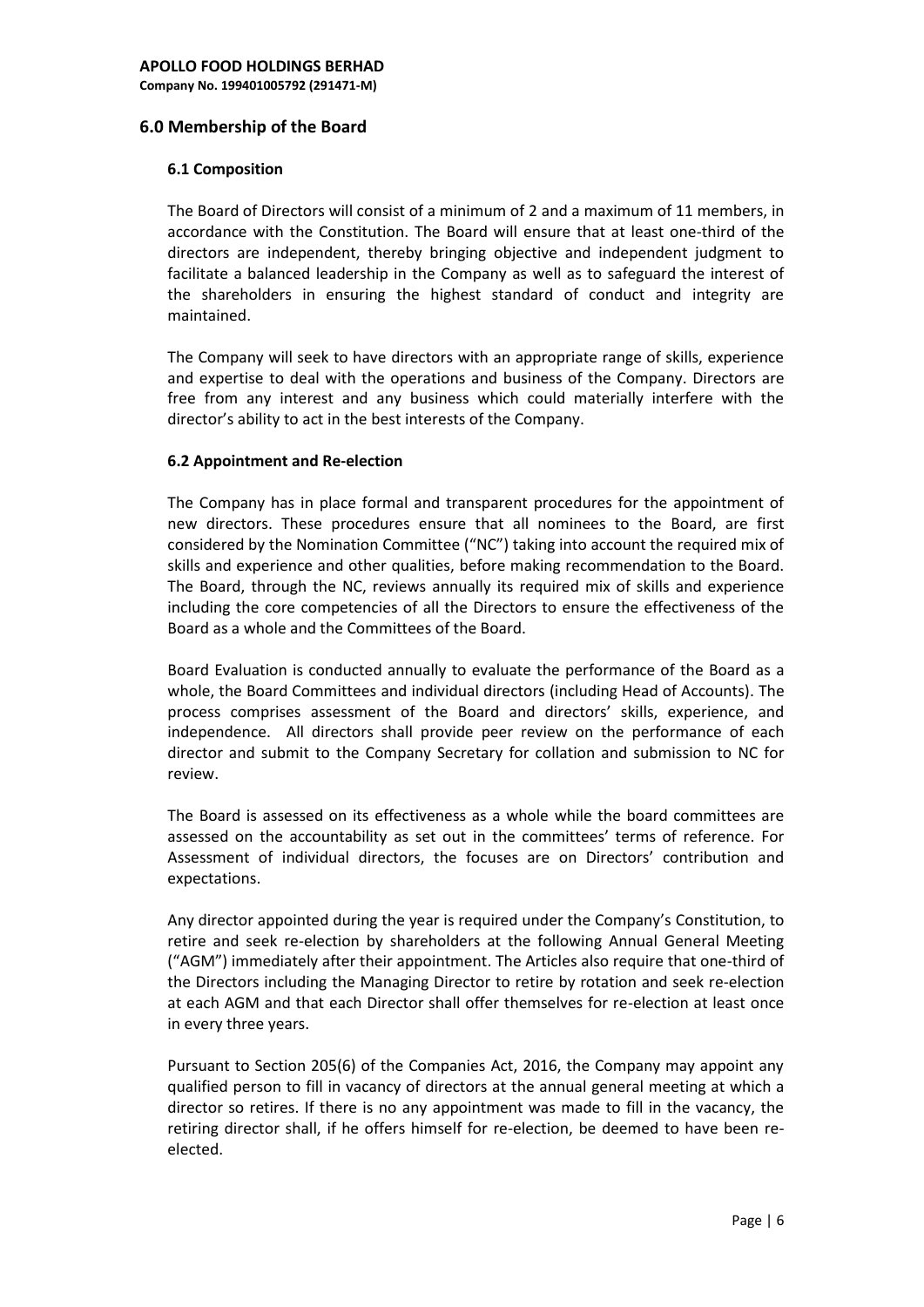In the event of any vacancy in the Board, the Company must fill the vacancy within three (3) months, in accordance with the Listing Requirements.

The tenure of an independent director should not exceed a cumulative term of nine years. The Board may seek shareholders' approval in the event it retains an independent director, who has served in that capacity for more than nine years, with strong justification provided. Otherwise, upon completion of nine years, an independent director may continue to serve on the Board subject to the director's re-designation as a non-independent director.

Pursuant to Practice 5.3 of MCCG 2021, if the Board continues to retain the independent director after the nine years, the Board should seek annual shareholders' approval through two-tier voting process.

### **6.3 Conduct of Individual Directors**

Directors must at all time act in accordance with legal and statutory requirements, while performing all their duties as directors. Directors must:

- discharge their duties in good faith and in the best interest of the Company;
- act with care and demonstrate commercial reasonableness in their decision making;
- avoid conflicts of interest and notify other directors of a material personal interest when a conflict arises;
- not to make improper use of information gained through their position as a director and not take improper advantage of their position as a director;
- expect to devote sufficient time commitment to carry out their responsibilities;
- expect to devote sufficient time to update their knowledge and enhance skills required for performing their duties; and
- expect to act ethically at all times and in accordance to the Company's Code of Conduct.

#### **6.4 Time Commitment of Directors**

Before accepting the new appointment, individual members of the Board are required to inform the Chairman and communicate the time he/she expects to spend for the new appointment.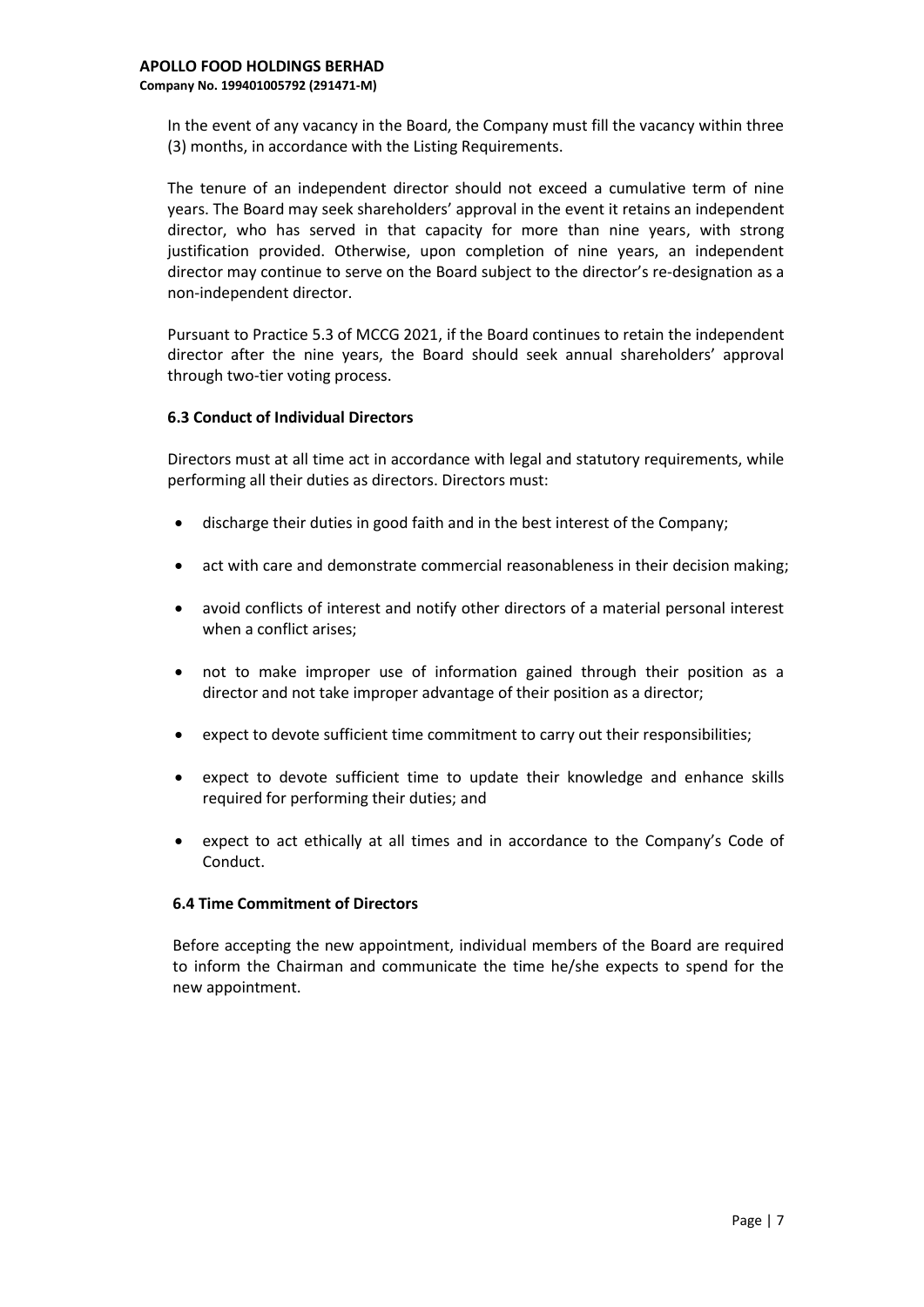## **7.0 Board Process**

### **7.1 Meetings**

The Board meets regularly on a quarterly basis with additional meetings being conducted as and when necessary. All Directors are expected to attend the Company's General Meeting, Board meetings and Committee meetings on which they serve. Standard agendas will be established for each Board and Committee meeting. Board members are free to suggest items for inclusion on the agenda or to raise subjects that are not in the agenda for that meeting, subject to the provisions of the Company's constitution covering the Board of Directors' meetings. Proceedings of all meetings are minuted and signed by the Chairman of the meeting. Minutes of all Board meetings are circulated to directors and approved by the Board at the subsequent meeting.

### **7.2 Notices of Meetings**

Except for an emergency case, notice of meeting shall be forwarded to each director no later than five (5) business days before the date of the meeting. The confirmed venue, time, date and an agenda of items to be discussed should be attached together with the notice.

For best practice, the Board paper and meeting materials shall be circulated at least five (5) business days in advance to allow directors have ample time to study and evaluate the matters to be discussed and subsequently make best decisions.

### **7.3 Supply and Access to Information**

Directors are furnished with Board papers detailing the agenda for each meeting which are disseminated in advance to ensure sufficient time is available to the Directors to review and consider the items to be deliberated at the Board meetings. The Board papers include, amongst others, quarterly financial reports, financial statements, minutes of meetings and other management reports.

Directors have unrestricted access to all information and personnel and may request for additional information or to take independent professional advice at the cost of the company during meetings or written request indicating the purpose for such information, in furtherance of their duties.

## **7.4 Proceedings at Meetings**

No meeting shall take place unless a quorum is present. The Chairman of the Board or Committee shall chair the meeting. If the Chairman of the Board or Committee is not present, another director elected by the directors present shall chair the meeting.

Any director may participate in a meeting of the Board or any committee of the Board by conference telephone, electronic or such other communication facilities shall be treated as presence in person provided all directors participating in the meeting are able to hear each other and recognize each other's voice, and for this purpose, participation constitutes prima facie proof of recognition. The director shall be counted towards the quorum notwithstanding the fact that he/she is not physically present at the venue where the meeting is to be held.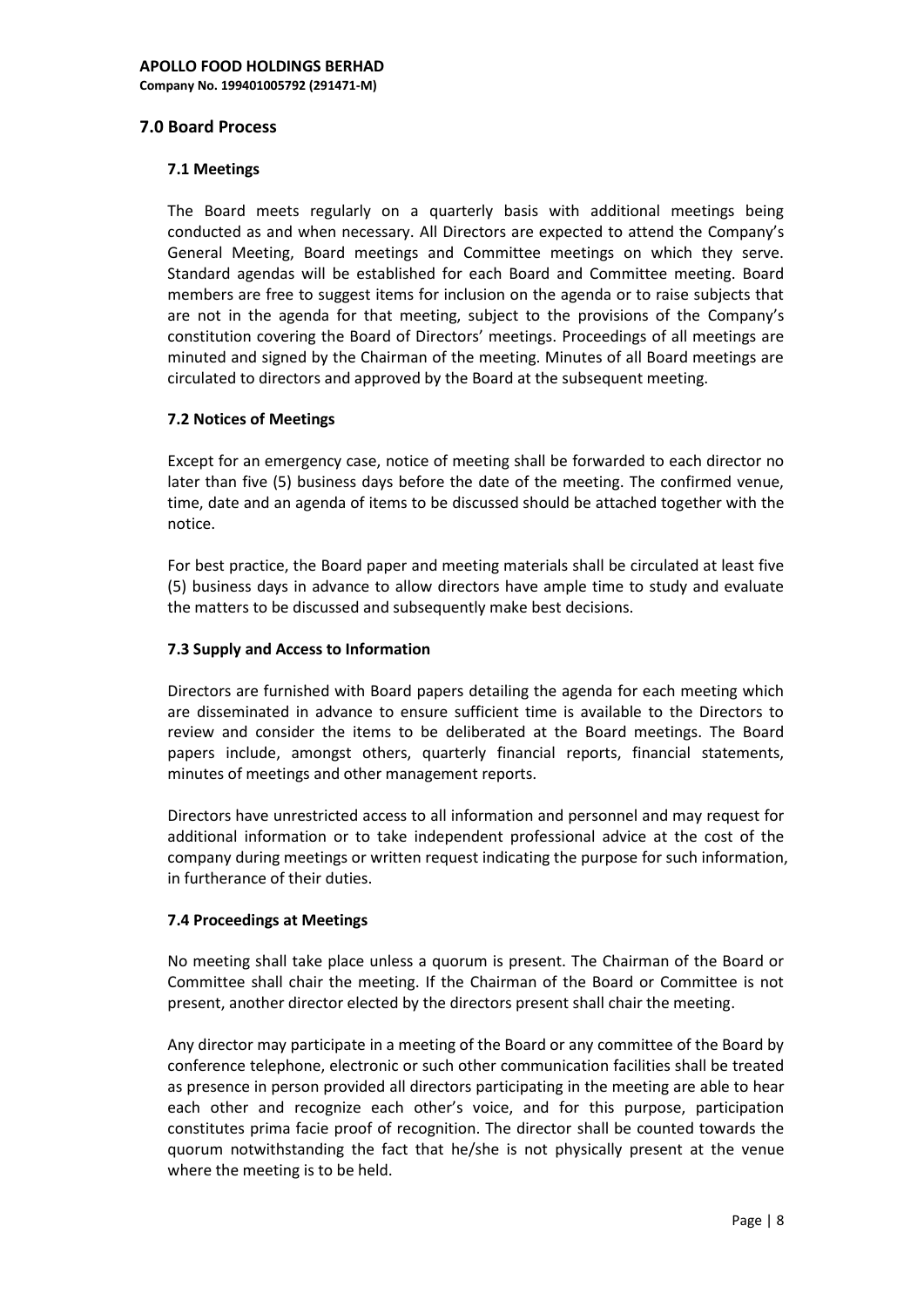### **7.5 Directors' Training**

The Board recognizes the importance of its members' continuous education to allow its members to effectively discharge their responsibilities and duties.

The Board shall, through Nominating Committee, to assess and determine the training needs of its individual members annually to ensure that the board members have provided appropriate updates and training to improve the expertise of the individual directors and enhance their skills to effectively discharge their duties and responsibilities and to participate actively in the meetings of the board.

## **8.0 Role of Board Committees**

#### **8.1 Audit Committee**

The Audit Committee is instrumental in the Board's fulfillment of its oversight responsibilities relating to (1) the integrity of the Company's financial statements; (2) the qualifications, independence and performance of the Company's external auditors; (3) monitoring the performance of the Company's internal audit function; (4) review and make recommendations on the risk management policies; (5) the Company's compliance with the legal and regulatory requirements and (6) the business practices of the Company.

Kindly refer to approved term of references for composition, authority, and duties and responsibilities of the Committee.

## **8.2 Nomination Committee**

The primary purposes of the Nomination Committee are to (1) assist the Board of Directors by identifying individuals qualified to serve the Board and its committees; (2) recommend to the Board, the Director nominees for the next annual general meeting; (3) recommend to the Board, members and chairpersons for each committee to enable the Board and committees to function effectively and efficiently. The Committee will also consider any other matters referred to the Committee by the Board.

Kindly refer to approved term of references for composition, authority, and duties and responsibilities of the Committee.

#### **8.3 Remuneration Committee**

The Committee is established to provide overall guidance and make recommendations to the Board on the remuneration and other benefits for the Directors of the Company. The Committee will have such other duties and responsibilities as assigned to it from time to time by the Board of Directors.

The Committee shall review and make recommendations to the Board with respect to fees, compensation and benefits for the Board of Directors. The Remuneration Committee shall have the authority to engage, retain and terminate any compensation consultant to be used to assist in the evaluation of director compensation.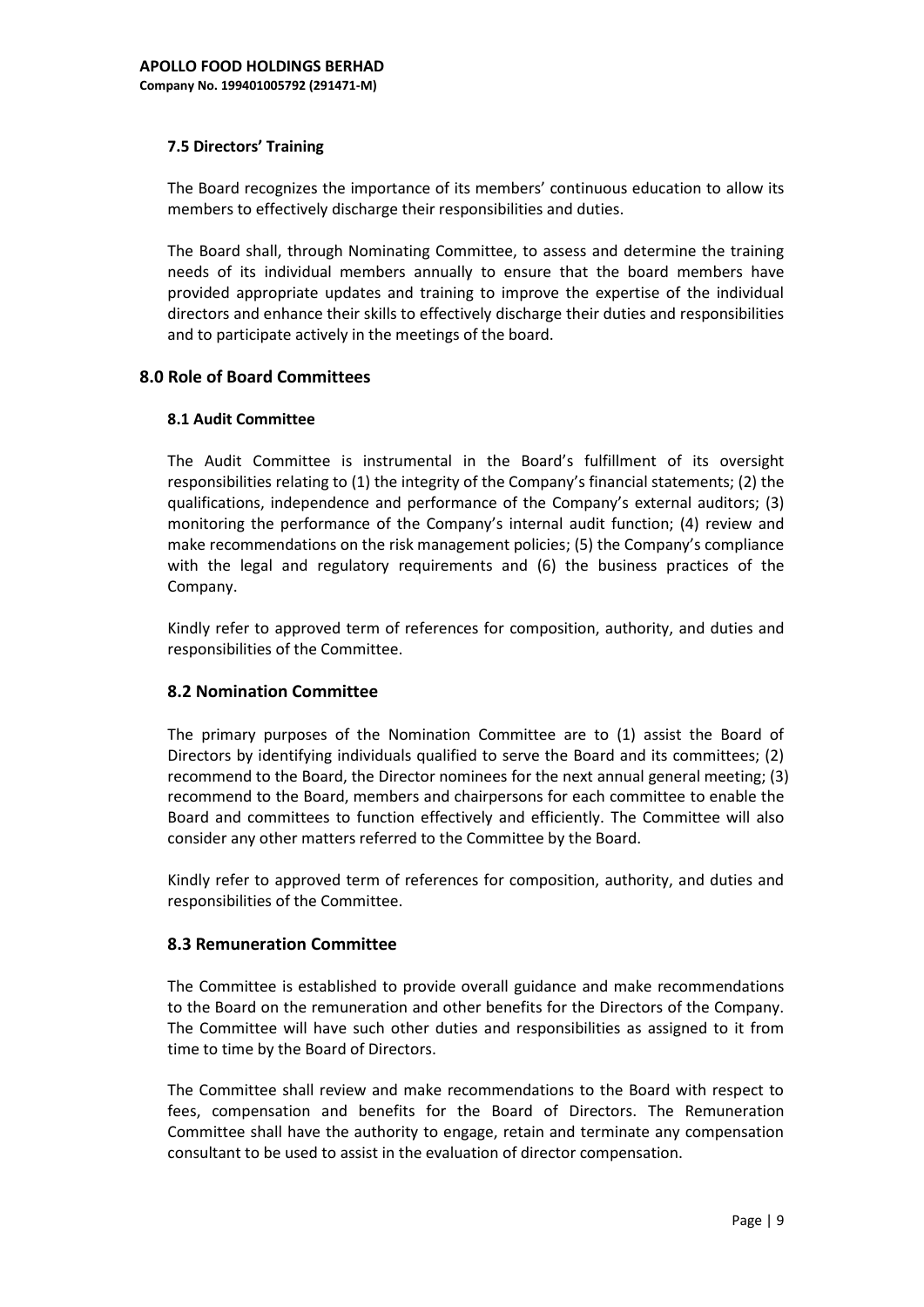The Committee will have the power to conduct or authorize investigations or reviews into any matters within its scope of responsibilities. It may delegate any responsibilities to a subcommittee when appropriate. Kindly refer to approved term of references for composition, authority, and duties and responsibilities of the Committee.

## **9.0 Code of Conduct and Ethics**

The Board is responsible to establish and maintain a Code of Conduct to guide directors, senior executives and all employees necessary to maintain confidence in the Company's integrity. "Code of Conducts and Ethics" is formulated to ensure appropriate corporate governance structures and standards of ethical behavior are in place. This "Code of Conduct and Ethics" is available on the Company's official website.

## **10.0 Anti-Bribery and Corruption Policy**

The Board is responsible to establish and maintain an Anti-Bribery and Corruption ("ABC") Policy to maintain a high standard of ethical conduct in all business dealings. ABC Policy is formulated to avoid exposing all directors, senior executives and employees to potential conflicts of interest. The ABC Policy is available on the official website of the Company.

## **11.0 Whistle Blowing Policy**

The Board has formulated a Whistle Blowing Policy to encourage employees to report genuine concerns in relation to breach of a legal obligation, miscarriage of justice, danger to health and safety or to the environment and the cover-up of any of theses in the workplace. The Whistle Blowing Policy is available in the Company's official website.

## **12.0 Gender Diversity Policy**

The Board has formulated a Gender Diversity Policy to promote boardroom diversity in terms of gender. The Gender Diversity Policy is available in the Company's official website.

## **13.0 Sustainability Policy**

The Board has established the Sustainability Policy to address a range of social and economic development issues. The importance of sustainability in business operations is recognized. The Sustainability Policy is available in the Company's official website.

## **14.0 Investors Relations**

The Board is aware of the importance of disseminating information through published annual report, press release, and quarterly financial results to shareholders. An effective and continuous communication in between the Company and shareholders is in place to facilitate mutual understanding of each other's expectations. The Board provides question and answer session in its annual general meeting as one of the platforms for shareholders to voice up their concerns on the Company's operating environment. Upon request, the Directors will also meet up with the investors and investment analysts for further discussion and clarification.